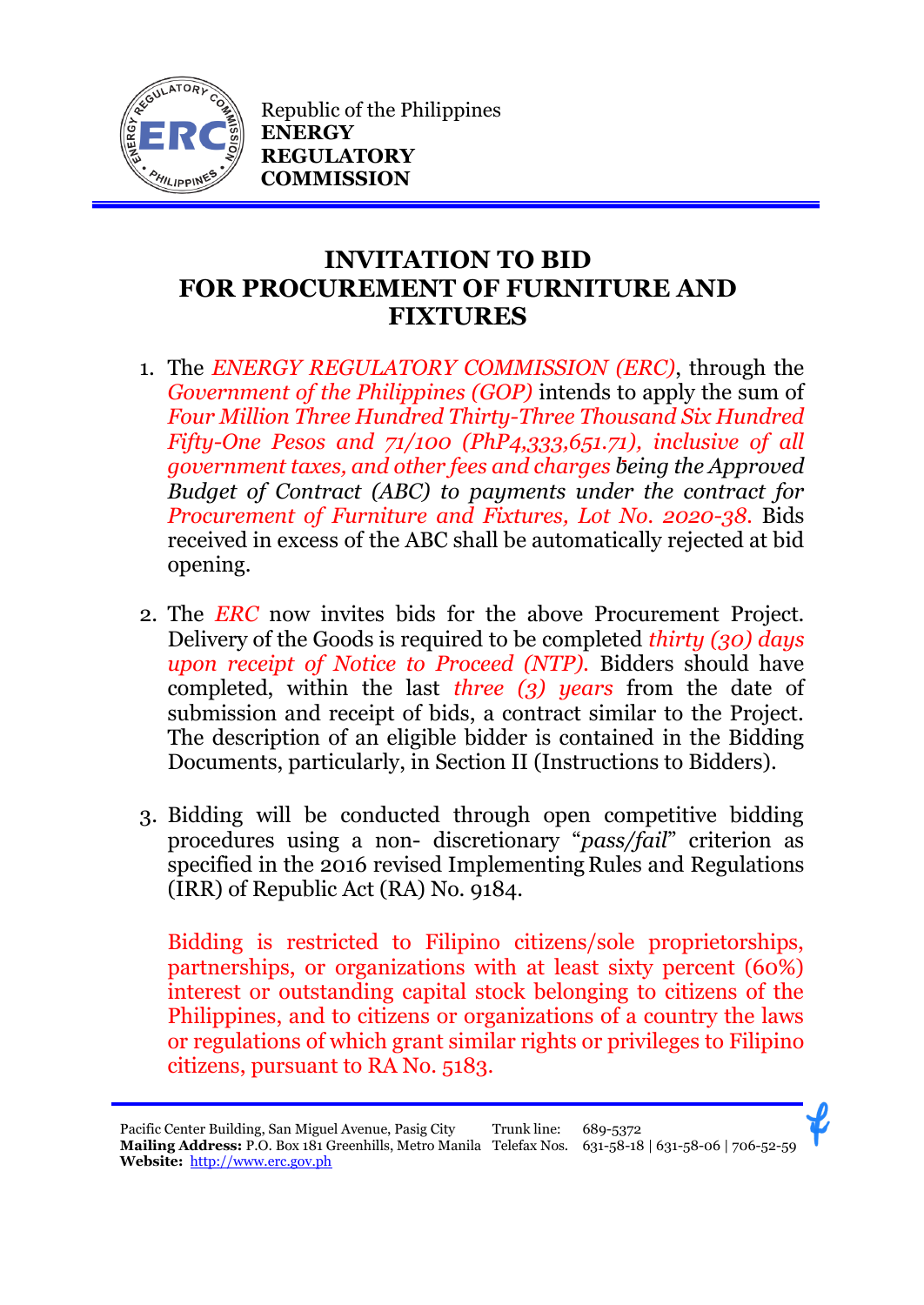- 4. Prospective Bidders may obtain further information from *ERC BAC Secretariat* and inspect the Bidding Documents at the address given below during *Monday to Friday, 8:00 A.M. to 5:00 P.M*.
- 5. A complete set of Bidding Documents may be acquired by interested Bidders on *18 November 2020* from the given address and website(s) below *and upon payment of the applicable fee for the Bidding Documents, pursuant to the latest Guidelines issued by the GPPB, in the amount of Five Thousand Pesos (PhP5,000.00)*. The Procuring Entity shall allow the bidder to present its proof of payment for the fees *in person.*
- 6. The *ERC BAC* will hold a Pre-Bid Conference<sup>1</sup> , which shall be open to prospective bidders, on *26 November 2020, 10:00 A.M. through videoconferencing via MS Teams, which can be accessed through:*

[https://teams.microsoft.com/l/meetup](https://teams.microsoft.com/l/meetup-join/19%3ameeting_ZmFlNjEyNDktYWY1NS00MTNiLTg0Y2EtY2ZmMDQzZDk1OTQ2%40thread.v2/0?context=%7b%22Tid%22%3a%220f0dac9f-433c-41ba-9f57-42be6fe671a9%22%2c%22Oid%22%3a%22638c224b-aae0-4a1f-95d8-6b417df5646d%22%7d)[join/19%3ameeting\\_ZmFlNjEyNDktYWY1NS00MTNiLTg0Y2EtY2ZmMDQz](https://teams.microsoft.com/l/meetup-join/19%3ameeting_ZmFlNjEyNDktYWY1NS00MTNiLTg0Y2EtY2ZmMDQzZDk1OTQ2%40thread.v2/0?context=%7b%22Tid%22%3a%220f0dac9f-433c-41ba-9f57-42be6fe671a9%22%2c%22Oid%22%3a%22638c224b-aae0-4a1f-95d8-6b417df5646d%22%7d) [ZDk1OTQ2%40thread.v2/0?context=%7b%22Tid%22%3a%220f0dac9f-](https://teams.microsoft.com/l/meetup-join/19%3ameeting_ZmFlNjEyNDktYWY1NS00MTNiLTg0Y2EtY2ZmMDQzZDk1OTQ2%40thread.v2/0?context=%7b%22Tid%22%3a%220f0dac9f-433c-41ba-9f57-42be6fe671a9%22%2c%22Oid%22%3a%22638c224b-aae0-4a1f-95d8-6b417df5646d%22%7d)[433c-41ba-9f57-42be6fe671a9%22%2c%22Oid%22%3a%22638c224b-aae0-](https://teams.microsoft.com/l/meetup-join/19%3ameeting_ZmFlNjEyNDktYWY1NS00MTNiLTg0Y2EtY2ZmMDQzZDk1OTQ2%40thread.v2/0?context=%7b%22Tid%22%3a%220f0dac9f-433c-41ba-9f57-42be6fe671a9%22%2c%22Oid%22%3a%22638c224b-aae0-4a1f-95d8-6b417df5646d%22%7d) [4a1f-95d8-6b417df5646d%22%7d](https://teams.microsoft.com/l/meetup-join/19%3ameeting_ZmFlNjEyNDktYWY1NS00MTNiLTg0Y2EtY2ZmMDQzZDk1OTQ2%40thread.v2/0?context=%7b%22Tid%22%3a%220f0dac9f-433c-41ba-9f57-42be6fe671a9%22%2c%22Oid%22%3a%22638c224b-aae0-4a1f-95d8-6b417df5646d%22%7d)

- 7. Bids must be duly received by the BAC Secretariat through manual submission at the office address indicated below on or before *09* **December 2020, 12:00 P.M.** Late bids shall not be accepted. Bidders are requested to submit one (1) original and one (1) copy of their bids. Bidders are likewise requested to bring the originals of the documents submitted and present the same for comparison during the bid opening.
- 8. All Bids must be accompanied by a bid security in any of the acceptable forms and in the amount stated in **ITB** Clause 14.
- 9. Bid opening shall be on *09 December 2020, 01:00 P.M.* at the given address below. Bids will be opened in the presence of the bidders' representatives who choose to attend the activity.